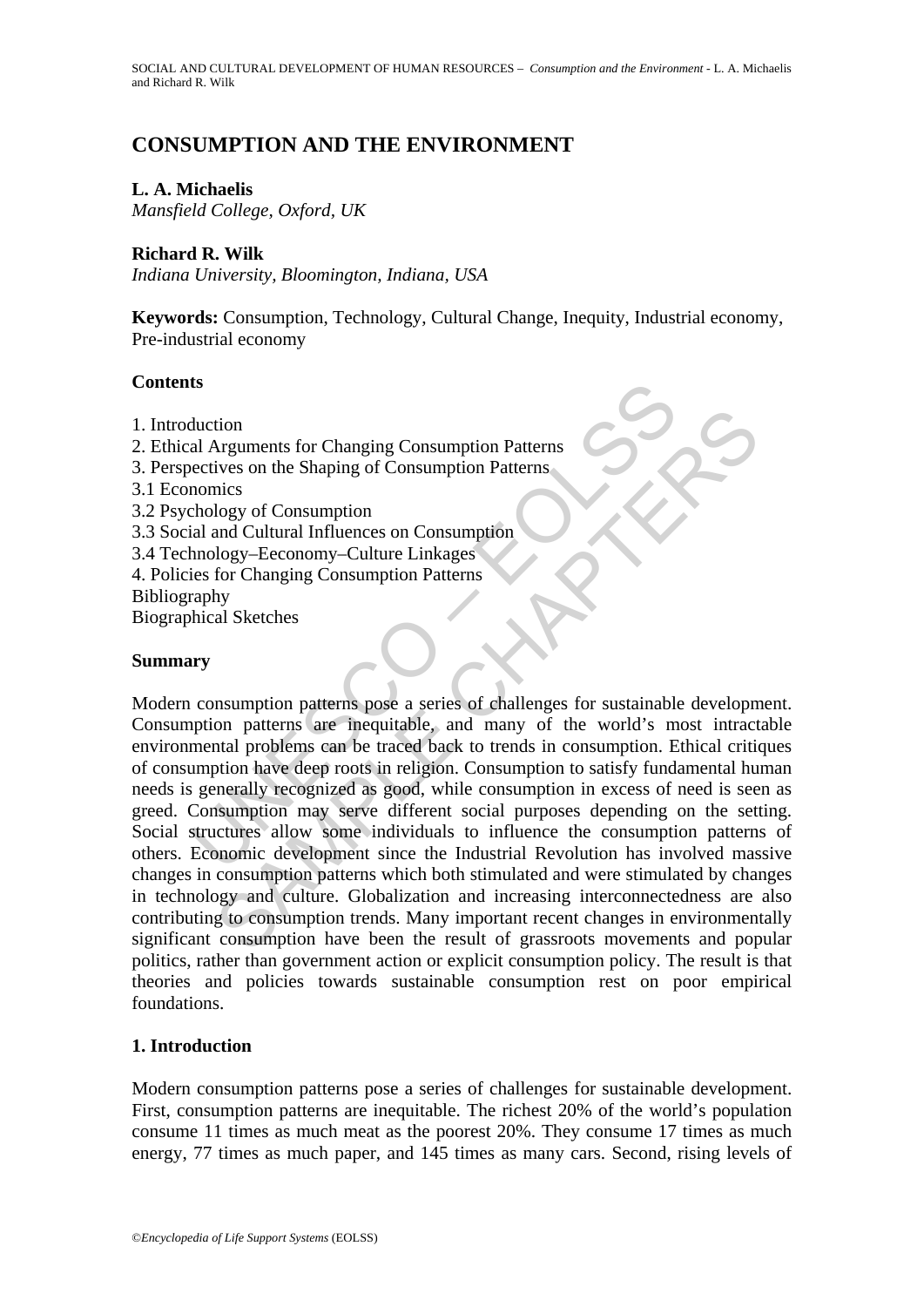consumption by the growing middle class do not seem to be enhancing individual or collective welfare or reported happiness. Third, many of the world's most intractable environmental problems can be traced back to trends in consumption.

Human consumption affects the natural environment both directly and indirectly. Direct impacts include the use of renewable natural resources in the form of grains, seafood and meat, wood products, water, and other goods used as food, for energy, or as other consumable materials. Indirect consumption affects the environment through extracting, producing, processing, transporting, and disposing of goods that are directly consumed. These include, for example, the wastes and emissions from the production and transportation of the fertilizers used to grow food crops, and the environmental damage to waterways that results from agricultural runoff. The World Wildlife Fund estimated in 1999 that globally the consumption of resources and pollution of the natural environment are increasing, on average, by around 2% per year since 1970.

As the world economy and population continue to grow through much of the twentyfirst century, they are expected to put increasing pressure on the environment. With growing portions of the world moving towards economies based on knowledge and services, those environmental pressures are changing in character.

In traditional agrarian societies, some of the greatest environmental problems are those posed by rising population densities with inadequate infrastructure, and by the unregulated activities of international corporations. These impacts include water contamination by untreated sewage, air pollution from biomass combustion, and habitat destruction through deforestation or mining.

UNESCO – EOLSS The mean of production continue to grow through much of the two-<br>the conomy and population continue to grow through much of the twi-<br>y, they are expected to put increasing pressure on the environment. V<br>or, they are expect In industrializing economies, some types of pollution are brought under control through the development of infrastructure for water and electricity supply and sewage management, and through the shift towards modern technology for cooking and heating. Some of the worst immediate environmental problems in such societies are those associated with habitat disruption and generation of pollution and waste by industry. Unregulated and unplanned urban growth continues to be a problem in some areas, and on a global level, the industrializing economies are now major contributors of greenhouse gasses, persistent atmospheric pollutants that cross national boundaries, and ozone-depleting chlorofluorocarbons.

In mature industrial and postindustrial economies, large pollution sources are generally brought under control. The greatest environmental challenges are associated with diffuse sources, and with the sheer volume of resource extraction and use to supply three main areas of consumption: food, housing, and transport. The associated greenhouse gas emissions continue to rise despite recent efforts to bring them under control. The consumption by industrialized countries of large amounts of products and fuels imported from developing countries also causes indirect environmental impacts that are often difficult to trace.

The most effective government environmental policies to date have taken the form of controls on large stationary sources of air and water pollution, and standards controlling the environmental performance of mass-produced technology, especially cars. While governments find it relatively easy to legislate on the environmental performance of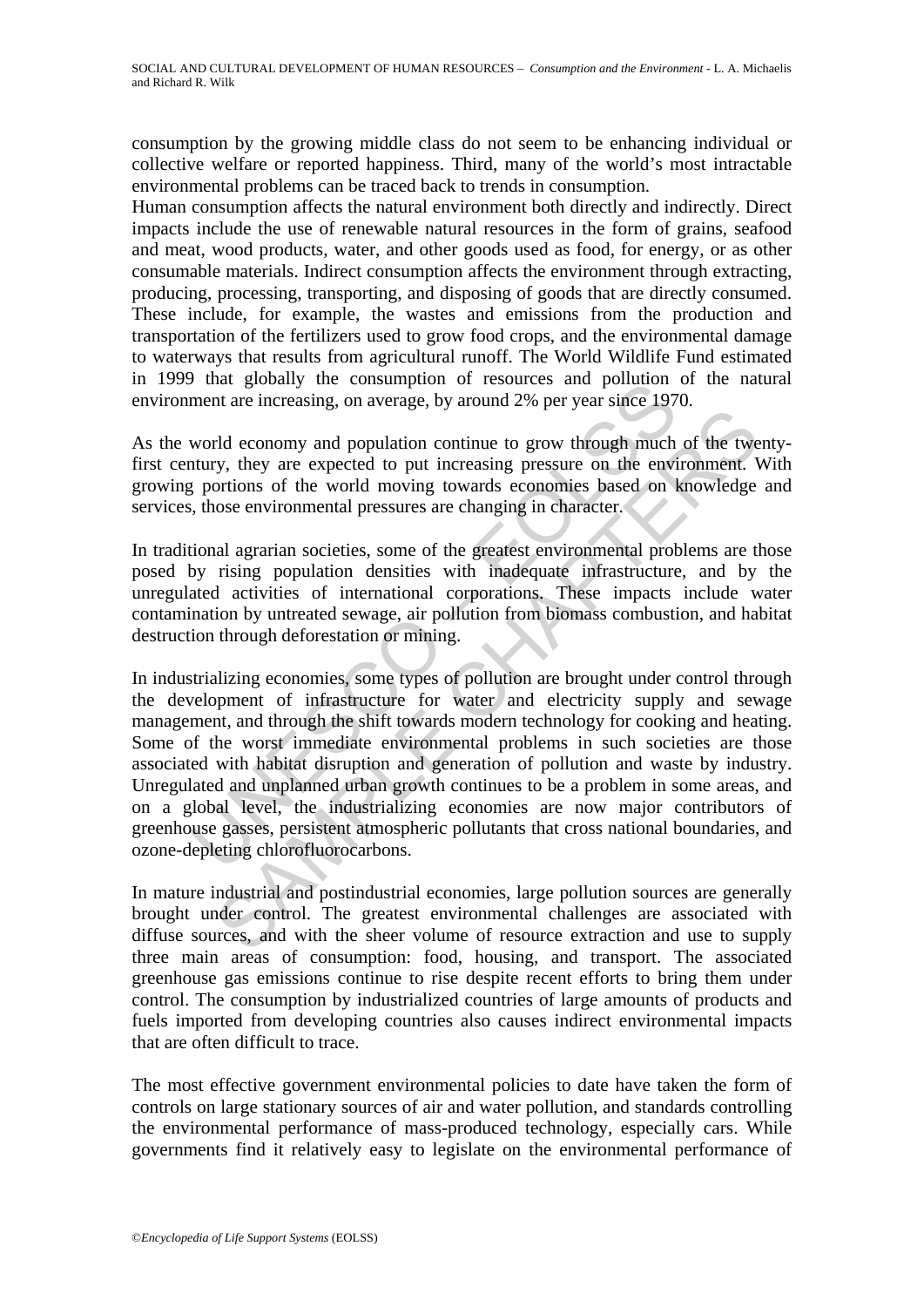large companies, they have been less effective in addressing pollution by small firms, households, and individuals. They have had relatively little interest in limiting resource depletion, except in the case of energy and marine fisheries. Even in these two cases, government policies and increasing public concern as stocks are destroyed have not stemmed rising demand.

As attention begins to shift from the problems of local air pollution to the more difficult question of long-term sustainability, governments in industrialized countries are reconsidering their attitudes to resource depletion. They are realizing that, while industry has made considerable improvements in its resource efficiency in the last 20 years, consumption of the goods produced by industry has continued to soar; and consumption is driving growth in resource depletion and pollution. In the last 20 years, there has been a two-thirds increase in global household energy use, road vehicle fleets have doubled and air traffic has quadrupled. Meat and fish consumption in the industrialized countries alone has increased by a quarter. Yet for many kinds of goods, the basic rates of change in consumption in different countries are not known with any accuracy. Data on consumption is highly fragmented, and much is proprietary.

plum is univergly exam in resolute dependinal and pointuon. In this shoen a two-thirds increase in global household energy use, roas oubled and air traffic has quadrupled. Meat and fish consulaized countries alone has incr between the main traffic has qualityted. Meant and fish consumption in the deal and air traffic has quadrupled. Meat and fish consumption in the deal countries alone has increased by a quarter. Yet for many kinds of gottes These trends can be contrasted with the scenarios that have been painted of "sustainable development" presented, for example, by Raskin et al. in 1998. Such scenarios typically involve reductions in greenhouse gas emissions and mineral resource extraction by a factor of ten or more by 2050, stabilization or improvement of habitats and biodiversity, and a shift to a cleaner system of production and consumption based on renewable resources. Conventional policy approaches such as "cleaner production" and "ecoefficiency," involving technological and market-based solutions to environmental challenges, subsidies, taxes, and incentives, seem unlikely to suffice to achieve such a transition. Recognition is growing in policy circles that changes in consumption patterns will also be needed. However, policy discussions have faced a number of conceptual obstacles, not least overcoming differences in moral attitudes to consumption; and understanding the many processes and forces that shape consumption patterns.

- - -

> TO ACCESS ALL THE **19 PAGES** OF THIS CHAPTER, Visit[: http://www.eolss.net/Eolss-sampleAllChapter.aspx](https://www.eolss.net/ebooklib/sc_cart.aspx?File=E1-11-07-06)

#### **Bibliography**

Argyle M. (1987). *The Psychology of Happiness*. London and New York: Routledge. 256pp. [Social psychological study of happiness. It reports that in spite of the rising levels of consumption by the growing middle class, they do not lead to their increased happiness.]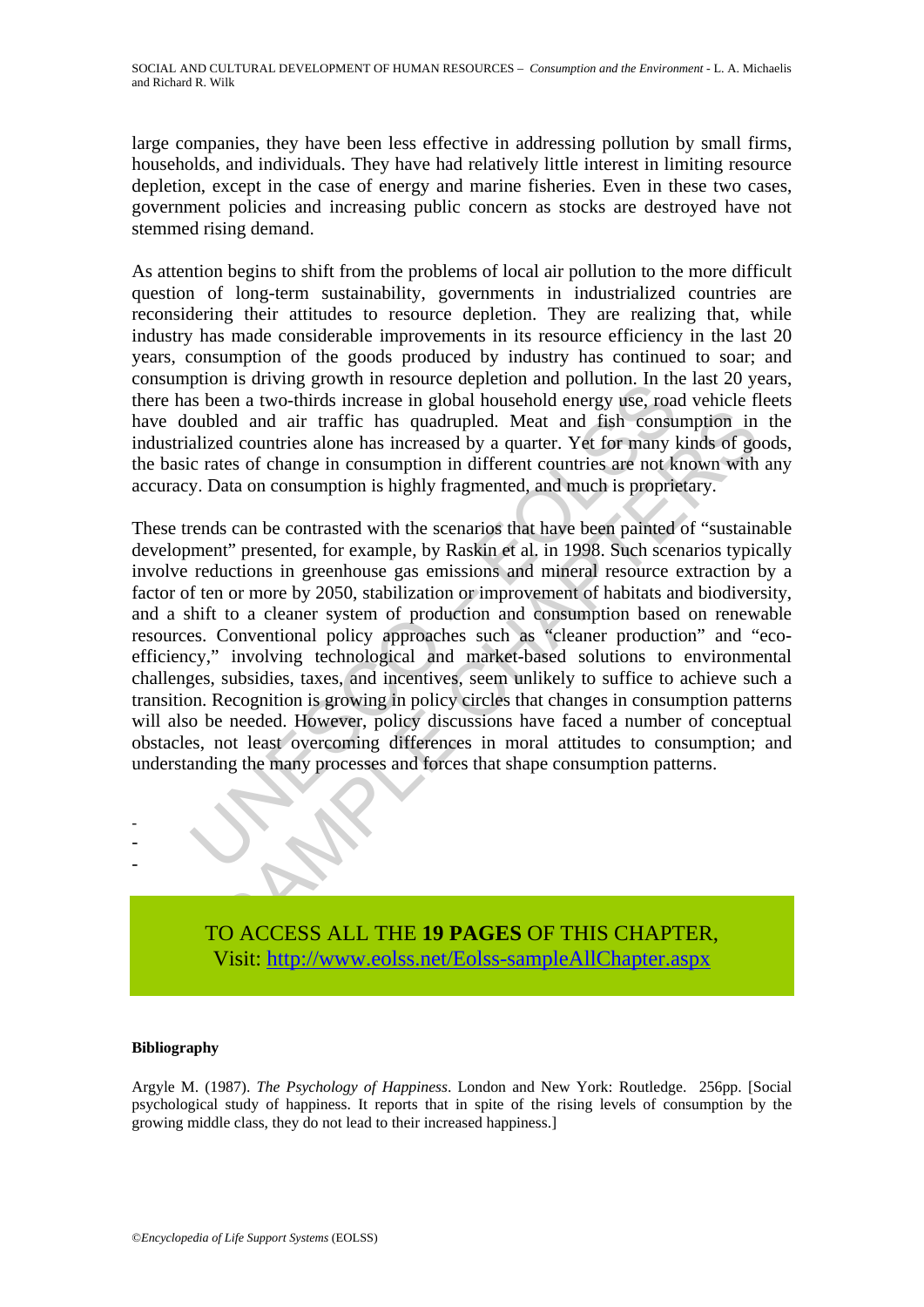Arthur W. B. (1994). *Increasing Returns and Path Dependence in the Economy*. Ann Arbor: Michigan University Press. 201pp. [Analysis of interconnections among economics, cognition, and society, by focusing on the path dependence and investigating the phenomena of "lock-in" to technological and cultural norms.]

Baudrillard J. (1998). *The Consumer Society: Myths and Structures*. London: Sage Publications. 208pp. [An important work by a leading culture theorist to analyze historical trajectory in which symbols, and meanings proliferate in modern society to the point where objects may be overloaded with meaning, lose their other uses, and become entirely self-referential.]

Belk R. (1983). Worldly possessions: issues and criticisms. *Advances in Consumer Research* **10**, 514– 519. [Study of possessions. Indicates that all of the world's great religions make moral judgments about greed, gluttony, selfishness, envy, and desire.]

Berger A. (1992). *Reading Matter: Multidisciplinary Perspectives on Material Culture.* New Brunswick, NJ: Transaction. [Offers multidisciplinary views on material culture.]

action. [Offers multidisciplinary views on material culture.]<br>
P. (1984). *Distinction: A Social Critique of the Judgement of Taste*. Bost<br>
P. (1984). *Islansic by Presac.* belowes belowing to side the meaning of consumpti Bourdieu P. (1984). *Distinction: A Social Critique of the Judgement of Taste*. Boston, MA: Harvard University Press. 613pp. [A classic by France's leading dissident intellectual and distinguished sociologist, who dissects the meanings of consumption, taste, and material possession, in the context of global market mechanisms and class differentiation.].

Campbell C. (1998). Consuming goods and the good of consuming. *Ethics of Consumption* (ed. D. A. Crocker and T. Linden), pp. 139–154. Lanham, MD and Oxford, England: Rowman and Littlefield. [Analysis of the ethics of consumption and material culture.]

(1984). Distinction: A Social Critique of the Judgement of Tasiec Boston, MA: Hand distinguate the meanings of consumption, taste, and material melectual and distinguive these. 613pp. IA classic by France's leading dissid Commission on Behavioral and Social Sciences and Education and Policy Division (CBSSEPD) (1999). *Human Dimensions of Global Environmental Change: Research Pathways for the Next Decade.* Washington, DC: National Research Council. [A research report by the National Research Council on the human dimensions of global environmental change.

Csikszentimihalyi M. and Rochberg-Halton E. (1981). *The Meaning of Things: Domestic Symbols and the Self*. Chicago: University of Chicago Press. 330pp. [Symbolic and semiotic analysis of material culture and identity.]

Daly H. (1998). Consumption: value added, physical transformation, and welfare. *Ethics of Consumption* (ed. D. A. Crocker and T. Linden), pp. 19–27. Lanham, MD and Oxford, England: Rowman and Littlefield. [An analysis of consumption from ethical, physical, and sociological perspectives.]

Douglas M., Gasper D., Ney S., and Thompson M. (1998). Human needs and wants. *Human Choice and Climate Change*, Vol: 1: *The Societal Framework* (ed. S. Rayner and E. L. Malone), pp. 195–263. Columbus, OH: Battelle Press. [Discusses how humans define their needs and their desires in the context of environmental degradation and climate change.]

Douglas M. and Isherwood B. (1979). *The World of Goods*. London: Routledge. 200pp. [A classic work by a distinguished symbolic anthropologist and an economist to present symbolic analyses of commodities and material culture.]

Doyal L. and Gough L. (1991). *A Theory of Human Needs*. London: Macmillan. 365pp. [Argues that human beings have universal and objective needs for health and autonomy and a right to their optimal satisfaction. The authors show what such optimization would mean in practice and assess the records of developed and underdeveloped economies in meeting their citizens' needs.]

Etzioni A. (1998). Voluntary simplicity: characterization, select psychological implications, and societal consequences. *Journal of Economic Psychology* **19**, 619–643. [This article suggest that growing numbers of citizens have realized that the drive for material consumption is damaging their quality of life, and are opting for simpler, less materialistic lifestyles. An implicit theme in this article's message is the importance of social learning and voluntary simplicity for moral betterment.]

Ewen S. (1988). *All Consuming Image.* New York: Basic Books. 352pp. [A classic in the field of visual culture, with its historical analysis and discussion of the power of style in contemporary society. It analyzes how a sensibility for style has shaped the American consumerist culture. ]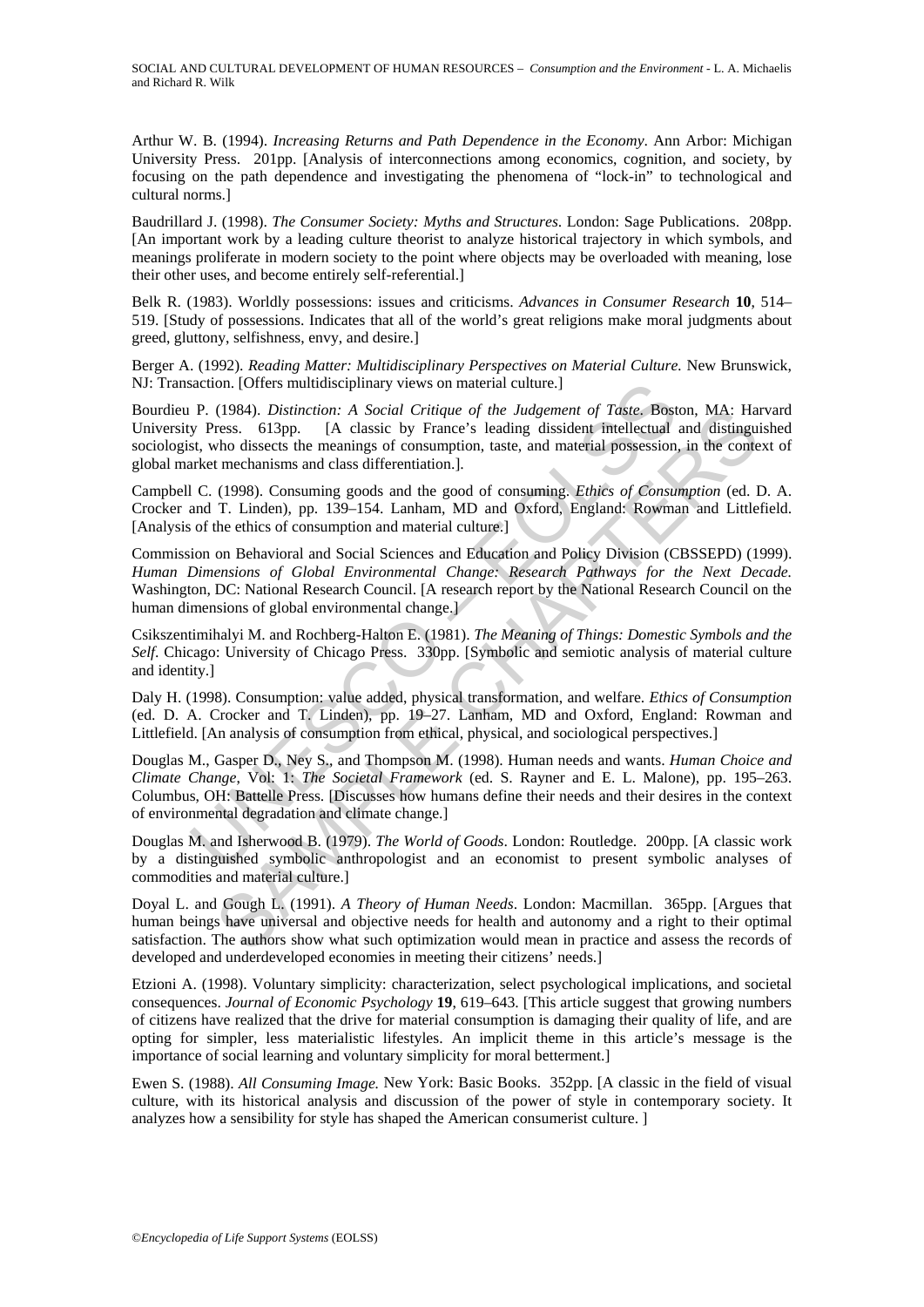Ewen S. and Ewen E. (1982). *Channels of Desire*. New York: McGraw-Hill. 272pp. [An examination of the power of images within our lives. For example, the sections on fashion and on early movies present an insightful analysis of the interface between mass culture and personal lives.]

Ger G., Wilhite H., Halkier B., Laessoe J., Godskesen M., and Røpke I. (1998). Symbolic meanings of high and low impact daily consumption practices in different cultures. Working paper prepared for Second European Science Foundation Workshop on *Consumption, Everyday Life and Sustainability*, Lancaster University, England. See http://www.lancs.ac.uk/users/scistud/esf/title.htm

Ger G. and Belk. R. (1999). Accounting for materialism in four cultures. *Journal of Material Culture* **4**(2), 183–204. [Comparative analysis of consumption and materialism. Illustrates that ethical critiques of consumption have deep roots in religion and most cultures condemn materialist values as crass.]

Inglehart R. (1990). *Culture Shift in Advanced Industrial Society*. Princeton, NJ: Princeton University Press. 484pp. [Draws on values surveys in several countries to argue that a "postmaterial" culture is emerging, with a new emphasis on social relations and networks]

Jackson T. and Marks M. (1999). Consumption, sustainable welfare and human needs—with reference to UK expenditure patterns between 1954 and 1994. *Ecological Economics* **28**, 421–441. [Argues that meeting "needs" is only weakly related to improving welfare, and constructs an indicator of welfare for the UK taking account of environmental and social factors].

Landes D. S. (1969). *The Unbound Prometheus: Technological Change and Industrial Development in Western Europe from 1750 to the Present*. Cambridge, England: Cambridge University Press. 566pp. [Classic study of social, political and economic dimensions of the European Industrial Revolution]

Marchetti C. (1980). Society as a learning system: discovery, invention, and innovation cycles revisited. *Technological Forecasting and Social Change* **18**, 267–282. [An empirical study suggesting that technological innovation occurs in cycles which are becoming shorter over time].

Maslow A. (1954). *Motivation and Personality.* New York: Longman. 293pp. [Sets out a widely quoted but much-criticised theory of human motivation based on a hierarchy of needs]

Max-Neef M. (1991). *Human Scale Development—Conception, Application and Further Reflection*. London: Apex Press. 114pp. [Provides and applies a framework for categorising human needs]

i, with a new emphasis on social relations and networks]<br>
C. and Marks M. (1999). Consumption, sustainable welfare and human needs-<br>
neduction patterns between 1954 and 1994. Ecological Economics 28, 421-4<br>
needs" is only M Marks M. (1999). Consumption, usualiable welfare and human needs—with referent and<br>
megnetics M, (1999). Consumption, usualiable welfare and human needs—with reference<br>
rure patterns between 1954 and 1994. *Ecological E* Moisander J. (1998). Motivation for Ecologically Oriented Consumer Behavior. Working paper prepared for Second European Science Foundation Workshop on *Consumption, Everyday Life and Sustainability*, Lancaster University, England. See http://www.lancs.ac.uk/users/scistud/esf/title.htm [Sets out a psychological theory linking attitude and motivation to behaviour, and draws on empirical data to argue that ecologically-oriented behaviour is closely linked to morality and identity as a "green consumer"]

Norgaard R. (1999). Beyond growth and globalization. *Economic and Political Weekly* Sept. 4, 2570– 2574. [The article describes, among others, high levels of consumption that are the most central measure of the *success* of modernity.]

Princen T. (1998). Consumption, ecological constraint, and the nature of work. Paper prepared for the panel, *Consumption, Work and Globalization* at the annual convention of the International Studies Association, March 18–21, Minneapolis, Minnesota. [Discusses consumption, ecological constraint and the nature of work in the context of globalization.]

Pyburn K. A. (1998). Consuming the Maya. *Dialectical Anthropology* **23**, 111–129. [This article, using the case of "consuming the Maya," provides an antithesis to evolutionary schemes and fundamental divisions between traditional, modern, and postmodern forms of consumption.]

Raskin P., Gallopin G., Gutman P., Hammond A., and Swart R. (1998). *Bending the Curve: Toward Global Sustainability*. Stockholm Environment Institute. PoleStar Series Report no. 7. Boston. 144pp. [Presents a scheme for sustainability, by reducing greenhouse gas emissions and mineral resource extraction by a factor of ten or more by 2050, stabilizing or improving habitats and biodiversity, and changing to a cleaner system of production and consumption based on renewable resources.]

Richards T. (1990). *The Commodity Culture of Victorian England: Advertising and Spectacle, 1851– 1914*. Stanford, CA: Stanford University Press. 306pp. [A historical study of Victorian commodity culture. Shows how consumer culture consumer culture grew around the public exhibition.]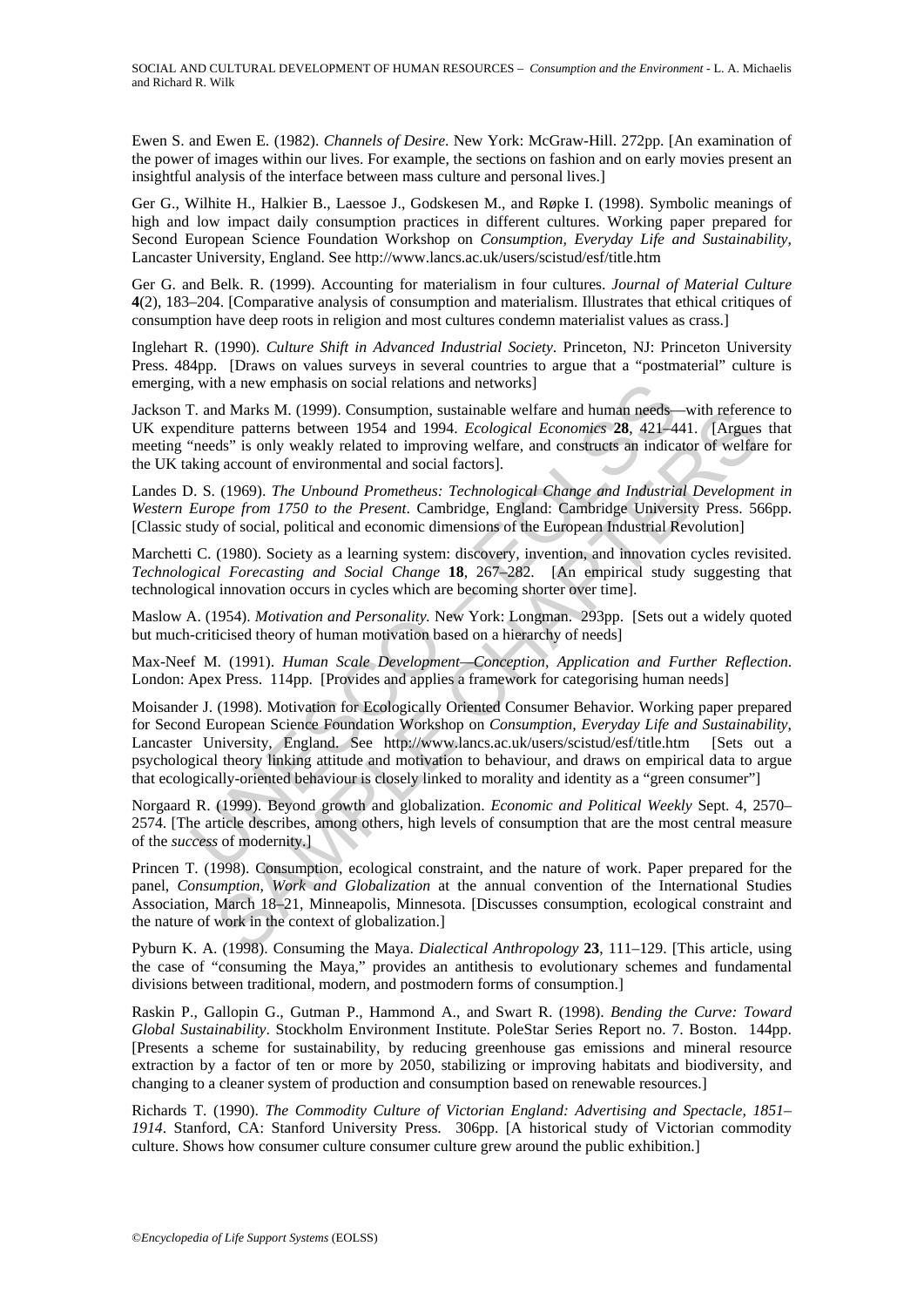SOCIAL AND CULTURAL DEVELOPMENT OF HUMAN RESOURCES – *Consumption and the Environment* - L. A. Michaelis and Richard R. Wilk

Rosenberg N. (1994). *Exploring the Black Box: Technology, Economics and History*. Cambridge, England: Cambridge University Press. 284pp. [Presents a unique account of how technological changes are often "path dependent" because they tend to be so strongly influenced by the sequence of events from which a new technology has emerged. Offers sectoral case studies on energy efficient technologies, chemical processing, telecommunications, forest products industry, and scientific instrumentation and university research.]

Rostow W. W. (1990). *The Stages of Economic Growth*, 3rd ed. Cambridge: University Press. 320pp. [Originally published in 1960, it is one of the most quoted and criticised books in the field. Discusses his theory of economic growth, modernization, and development economics.]

Schmidheiny S. (1992). *Changing Course*. Cambridge, MA: MIT Press. 400pp. [This book was the international business community's major input to the 1992 Earth Summit in Rio. It provides an extensive guide to ways in which the business community can make ecological imperatives part of the market forces that govern production, investment, and trade. Gathering the expertise of more than 50 leaders of multinational corporations and backed by an array of case studies showing existing best practices, it illustrates the ways in which the business community can adapt corporate environmentalism.]

Schor J. (1998). *The Overspent American*. New York: Basic Books. 253pp. [Describes American consumerism in which people's sense of self-worth becomes invested in what they buy, as status and identity become increasingly indistinguishable. Yet, such spending is self-defeating and never-ending. Describes an emergence of the so-called downshifters who voluntarily work, earn, and consume less in order to create more meaningful lives.]

Schumpeter J. (1935). The analysis of economic change. *Review of Economic Statistics* May, 2–10. [A classic and precursor of his important volume, *Capitalism, Socialism and Democracy*.]

Schumpeter J. (1943). *Capitalism, Socialism and Democracy*, 5th ed., 1976, Routledge imprint. 464pp. [Originally published in 1943, it has five parts (The Marxian Doctrine; Can Capitalism Survive?; Can Socialism Work?; Socialism and Democracy; and A Historical Sketch of Socialist Parties) to discuss the transition from capitalism to socialism. An important book on capitalism, not only as an economic system but also as a social and political system.]

f multinational corporations and backed by an array of case studies show<br>it illustrates the ways in which the business community can adapt corporate er<br>(1998). *The Overspent American*. New York: Basic Books, 253pp. [De<br>i llustrates the ways in which the business community can adapt corporate environmentali<br>
in which people's sense of self-worth becomes invested in what they buy, as statis<br>
in which people's sense of self-worth becomes inve Seremetakis C. N. (1994). The memory of the senses, Part 1: Marks of the transitory. *The Senses Still* (ed. C. N. Seremetakis), pp. 1–19. Boulder, CO: Westview Press. [Seremetakis brings together essays by five scholars concerned with the senses and the anthropology of everyday life. This article describes ways in which sensory memories have preserved cultures otherwise threatened by urbanism and modernity. It argues that people consume because it creates cultural order, expresses ideas, or helps make sense out of novel circumstances, marking cosmological and temporal categories that make sense from the blur of experience.]

Simon H. A. (1955). A behavioral model of rational choice. *Quarterly Journal of Economics* **69**, 99–118. [A classic work by a leading social psychologist who presents a behavioral model of economic rational choice and introduces the concept of "satisficing" or bounded rationality.]

Simpson B. (1998). *Changing Families: An Ethnographic Approach to Divorce and Separation.* Oxford: Berg. 192pp. [An ethnographic analysis of divorce and divorcing in the late 1980s covering such issues as Plotting the Contours of the "Unclear" Family, Constructions of Childhood after Divorce, Disputes after Divorce, Gifts, Payments and Kinship after Divorce, Dialogues of the Divorced, and Kinship and the History of the Western Family.]

Smith A. (1776). *An Inquiry into the Nature and Causes of the Wealth of Nations*. 1993 edition. Oxford and New York: Oxford University Press. 670pp. [Adam Smith (1723–1790) in Volumes 4 and 5 of *the Wealth of Nations*, develops the case for a limited state role in economic planning, notably to combat market failure and induce efficiency in areas such as education, public works, justice, and defense. His pioneering analysis still provides many insights into one of today's most vital and controversial policy debates on the role of government and the market economy.]

Stern P. C. (1986). Blind spots in policy analysis: what economics doesn't say about energy use. *Journal of Policy Analysis and Management* **5**, 200–227. [A review by a psychologist of the limitations of economics in making recommendations on energy policy. He points in particular to the limitations on human rationality, and the extent to which people's responses to information depend on the source]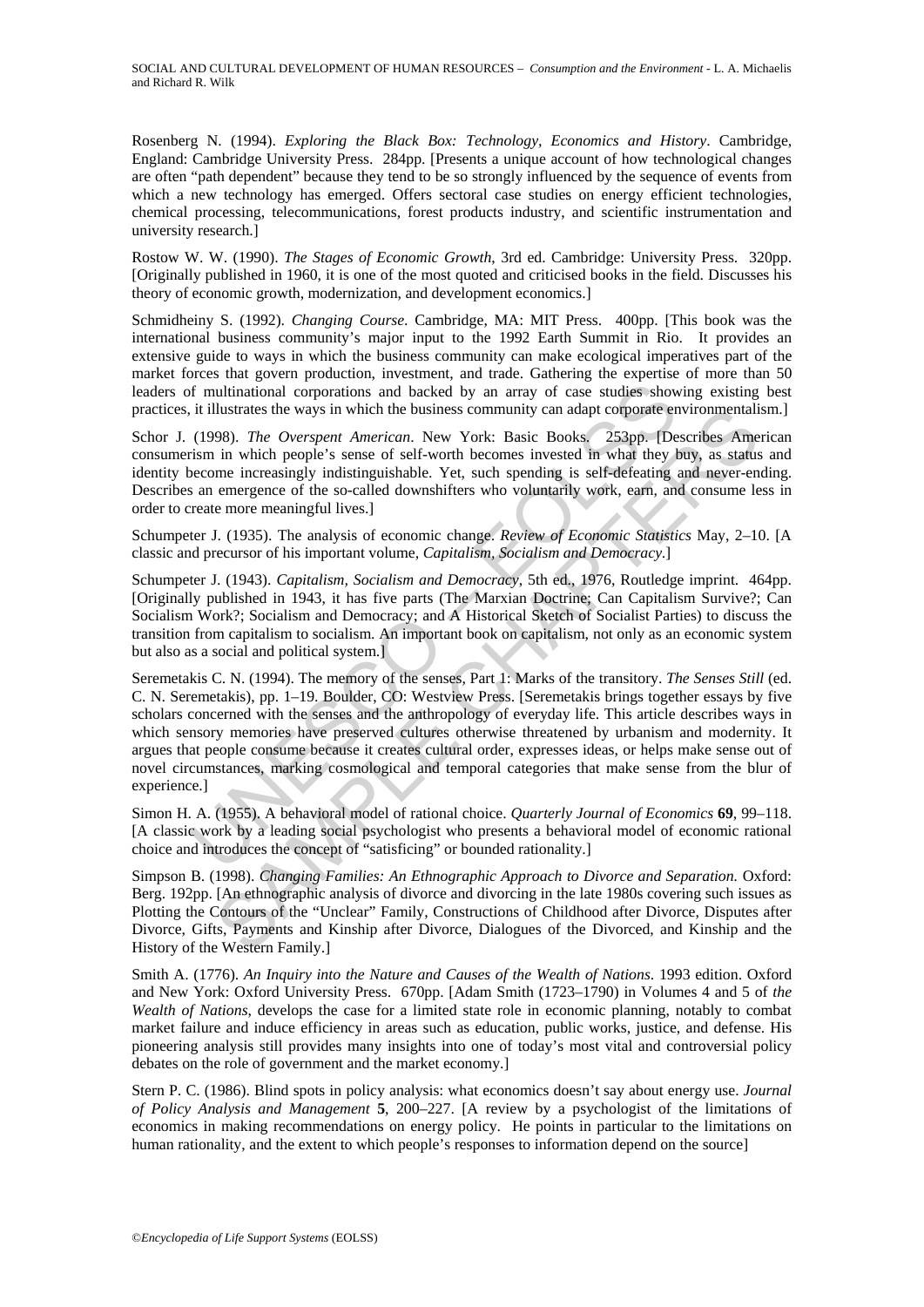SOCIAL AND CULTURAL DEVELOPMENT OF HUMAN RESOURCES – *Consumption and the Environment* - L. A. Michaelis and Richard R. Wilk

Stern P. C. (1997). Toward a working definition of consumption for environmental research and policy. *Environmentally Significant Consumption* (ed. P. Stern, T. Dietz, V. Ruttan, R. Socolow, and J. Sweeney), Chapter 2. Washington, DC: National Academy Press. [Explores the differences in definitions of consumption across academic disciplines, and suggests a way forward]

UNCSD (United Nations Commission on Sustainable Development). (1999). *Texts Adopted by CSD-7 (Unedited)*, Economic and Social Council, Official Records, 1999, Supplement No. 9 (E/1999/29), United Nations, New York.

UNDESA (United Nations Department of Economic and Social Affairs) (1998). *Measuring Changes in Consumption and Production Patterns: A Set of Indicators. New York, United Nations. 72pp.*. [Proposes a basic set of indicators for measuring the sustainability of production and consumption].

UNDP (United Nations Human Development Program) (1998). *Human Development Report 1998*, New York and Oxford: Oxford University Press. 228pp. [This issue of the UNDP yearbook provides an exploration of consumption patterns, pointing in particular to inequality between north and south]

Veblen T. (1899). *The Theory of the Leisure Class* 1993 edition, Mineola, NY: Dover. 244pp. [A classic study of consumption and leisure, and yet his arguments are highly relevant today as in 1899. For example, Veblen introduces the concept of "conspicuous consumption" and analyzes religion as an outgrowth of the gambling instinct.]

on of consumption patterns, pointing in particular to inequality between north a<br>
(1899). *The Theory of the Leisure Claas* 1993 edition, Mineola, NY: Dover.<br>
consumption and leisure, and yet his arguments are highly rele S99). The Theory of the Leisure Class 1993 edition, Minined, NY: Dover. 244pp. The Theory of the Leisure and teisure and the introduces the concept of "conspictious consumption" and analyzes religion at the gambling instin Walvin J. (1997). *Fruits of Empire*. New York: New York University Press. [Examines exotic products and consumer tastes of the British Empire between 1660 and 1800. Analyzes attractions of exotic products such as tea, coffee, tobacco, chocolate, potato, and sugar, and juxtaposes them with discussions on war, disease and settlement, plantation economies, shops and shopping, consumption, taste, and addiction, and the Empire.]

WCED (World Commission on Environment and Development) (1987). *Our Common Future*. Oxford and New York: Oxford University Press. 400pp. [*Our Common Future* offers an agenda advocating the growth of economies based on policies that do not harm, and can even enhance, the environment, without bankrupting the resources of future generations.]

Weiss B. (1996*). The Making and Unmaking of the Haya Lived World.* Durham, NC: Duke University Press. 264pp. [An ethnographic study of consumption, commoditization and everyday practice of the Haya village in Western Africa.]

Wilk R. (1998 Emulation, imitation, and global consumerism. *Organization and Environment* **11**, 314– 333. [Study of the interconnection in different communities in terms of global consumerism that has direct effect on the environment.]

Williams R. (1985). *Dream worlds: Mass Consumption in Late Nineteenth-century France*. Berkeley: University of California Press. 463pp. [A historical study of consumer culture in late nineteenth-century France that illustrates how mass consumption grew with such social institutions as department stores.]

World Wildlife Fund. (1999). *The Living Planet Report*. Online publication http://www.panda.org/livingplanet/lpr99/ [Provides a report on the planet's ecological health, using Living Planet Index, and identifying ecoregions where the earth's biological wealth is most distinctive or rich, where its loss would be most severely felt, and where we must concentrate our conservation efforts.]

#### **Biographical Sketches**

**Laurie Michaelis** is the Director of Research for the Oxford Commission on Sustainable Consumption, based at the Oxford Centre for the Environment, Ethics and Society at Mansfield College, Oxford University, From 1992 to 1999 he was based in Paris, working first for the International Energy Agency and then for the Organization for Economic Cooperation and Development. Dr. Michaelis has published several books and reports on environment policy issues, with a particular focus on the transport sector and greenhouse gas mitigation. At the OECD he initiated interdisciplinary work bringing the social sciences to bear in areas that had mainly been the preserve of engineers and economists. His recent research interests include the contribution of technical and social innovation to environment policy aims, leading to a report to OECD Environment Ministers in 1998 entitled *Eco-Efficiency*. Dr. Michaelis has been a lead author for several reports of the Intergovernmental Panel on Climate Change, most recently the Special Report on Emission Scenarios and the Third Assessment Report.